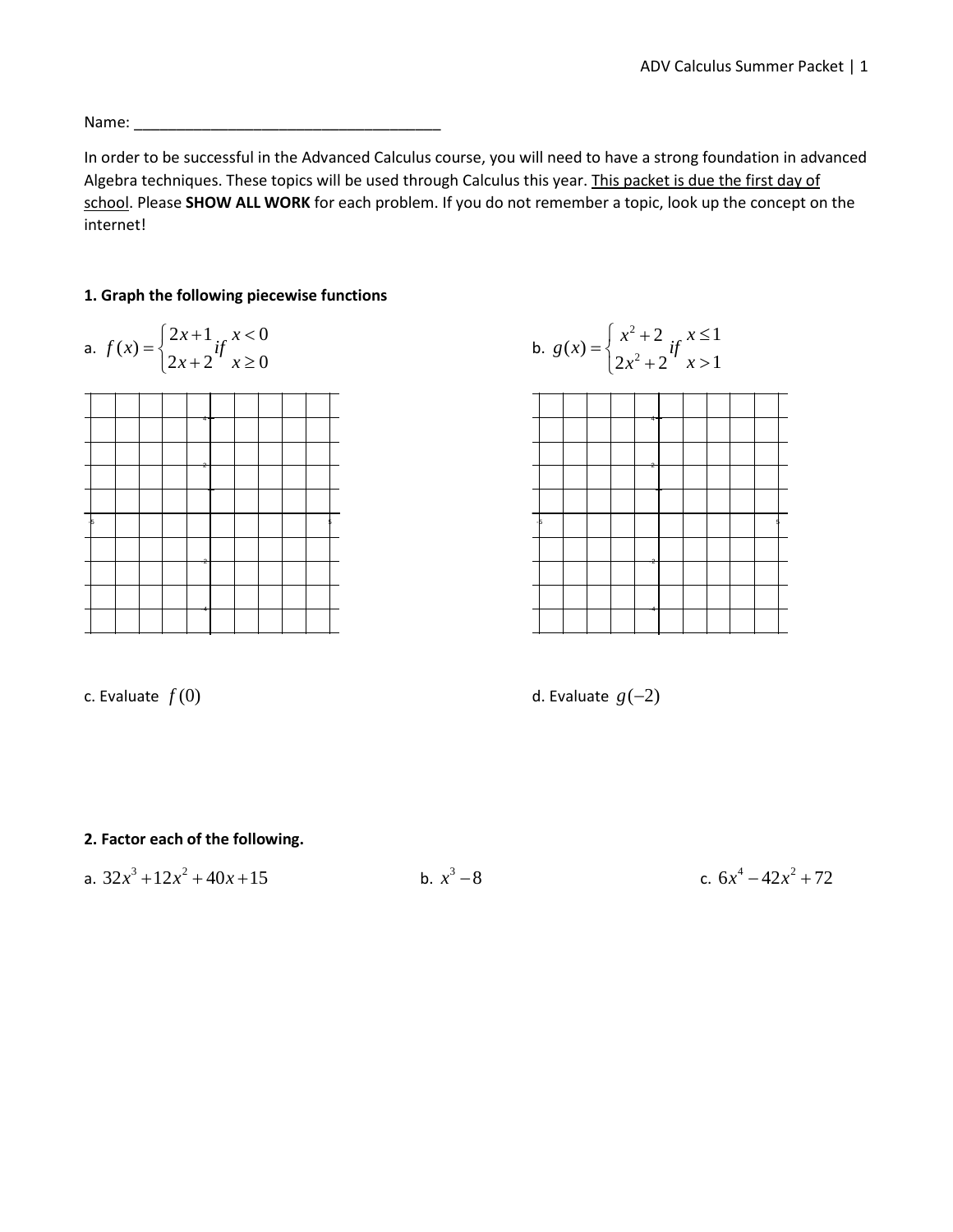d. <sup>2</sup> *b b* + 8 e. 2 *v v* + − 9 10 f. <sup>2</sup> 15 5 10 *x x* + −

**3. Solve the following inequalities. Write your answer in interval notation.**

a.  $2 < 4 - x < 10$  b.  $|3x + 1| \ge -4$ 

**4. Factor each of the following. Then find its roots.** 

a. 
$$
25x^3 - 10x^2 - 20x + 8 = 0
$$
  
b.  $6x^4 - 7x^3 - 5x^2 = 0$ 

b. 
$$
6x^4 - 7x^3 - 5x^2 = 0
$$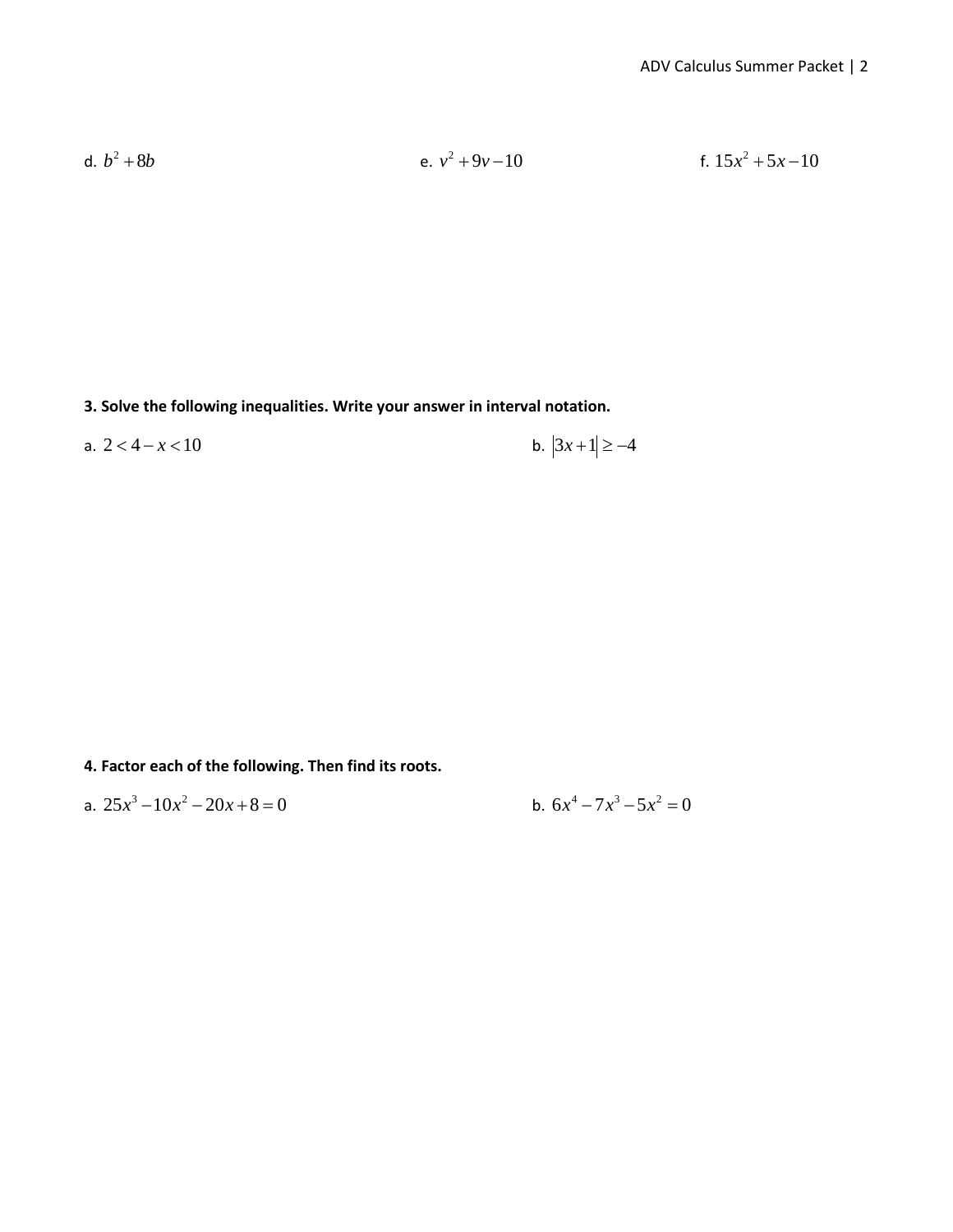c. 
$$
15x^2 + x - 2 = 0
$$
  
d.  $8x^3 - 125 = 0$ 

**5. Find the domain of the following. Write your answer in interval notation.**

a. 
$$
f(x) = \frac{1}{\sqrt{3+2x}}
$$
 b.  $f(x) = \frac{x+1}{x^2-1}$ 

c. 
$$
f(x) = \sqrt{x-2}
$$
 d.  $f(x) = \frac{x}{\sqrt{x+3}}$ 

# **6. Divide each of the following using synthetic.**

a. 
$$
(x^3 - x^2 - x - 2) \div (x - 3)
$$
  
b.  $(5x^4 - 2x^3 - 3x^2 + 5x + 1) \div (x - 1)$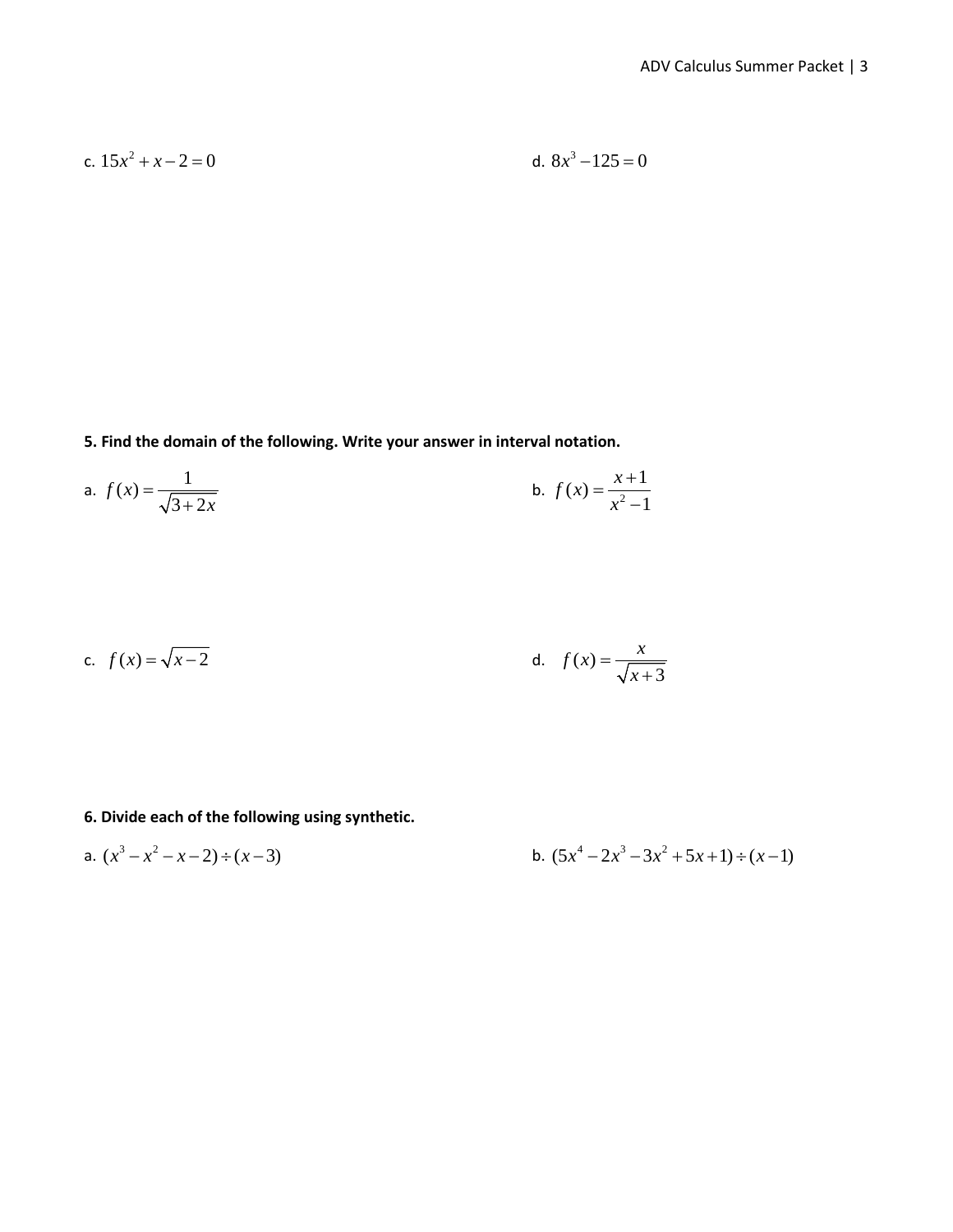## **7. Evaluate the composite function.**

a. If 
$$
f(x) = 5x + 8
$$
 and  $g(x) = 4x - 1$ , find  $f(g(x))$ 

b. If 
$$
f(x) = -2x+1
$$
 and  $g(x) = -4x^2 - 7x - 8$ , find  $f(g(5))$ 

## **8. Simplify completely.**

a. 
$$
\frac{\frac{3}{u} - \frac{u^2}{3}}{\frac{3}{u}}
$$
 b.  $\frac{\frac{3}{x} - \frac{9}{5}}{3x}$ 



$$
d. \frac{\frac{u^2}{2}}{\frac{9}{2u}}
$$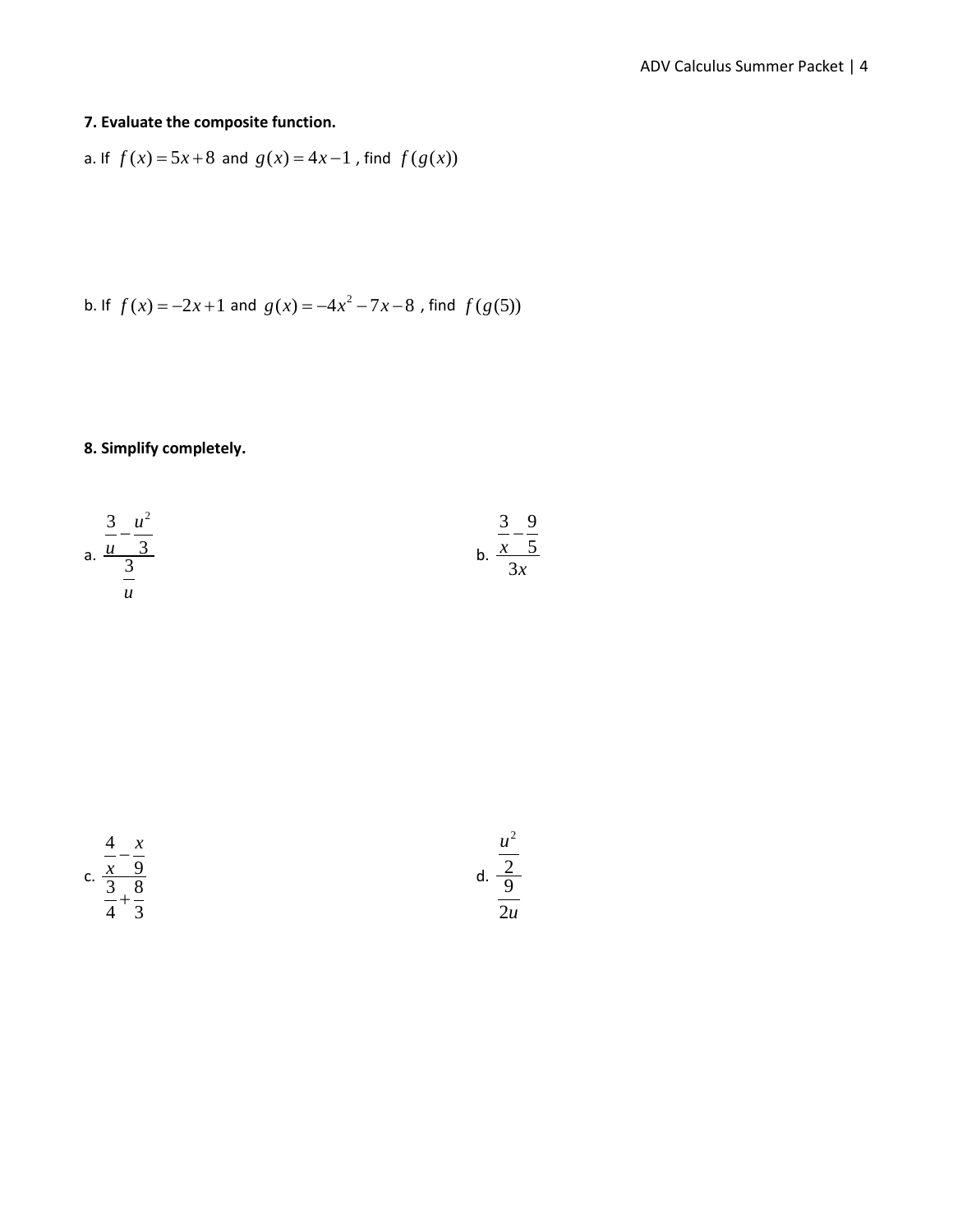e. 
$$
\frac{5}{2m} - \frac{6}{5m-5}
$$
 f.  $\frac{3}{a-3} - \frac{5}{a+5}$ 

**9.** Given:  $f(x) = x^2 - 3x + 4$ , find the following:

a. 
$$
f(x+2)
$$
 b.  $f(x+2)-f(2)$ 

c. 
$$
\frac{f(x + \Delta x) - f(x)}{\Delta x}
$$